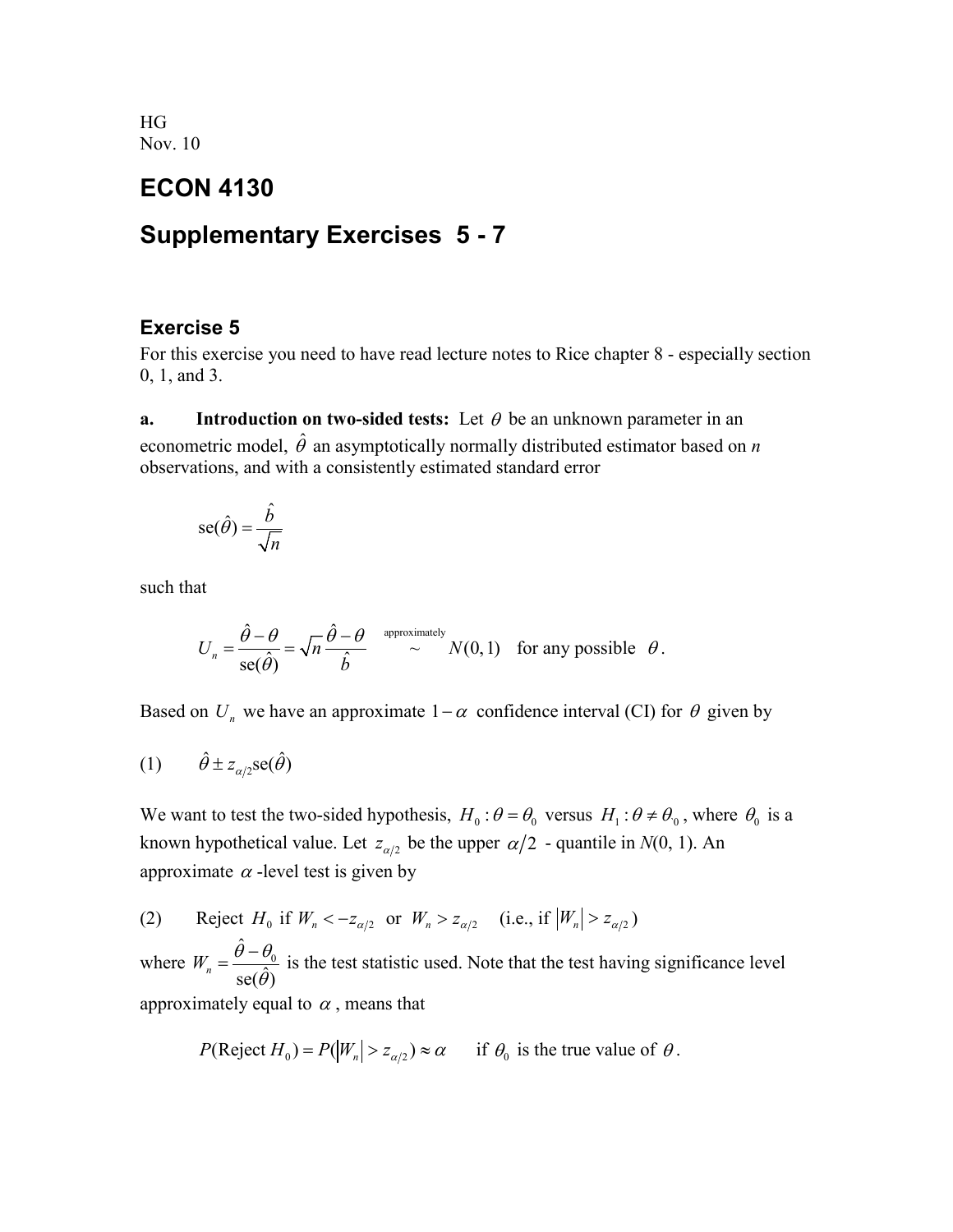**Question:** Show that the test criterion (2) is equivalent to the following test criterion based on the CI in (1):

(3) Reject  $H_0$  if  $\theta_0$  lies outside the CI,  $\hat{\theta} \pm z_{\alpha/2}$ se( $\hat{\theta}$ ).

[**Hint**: If *L* and *U* denote the lower and upper limit in the CI (1) respectively, show that the criterion (2) is equivalent with:  $\theta_0 < L$  or  $\theta_0 > U$ . Notice also that if the true value of  $\theta$  is  $\theta_0$ , then

*P*(The interval  $(L, U)$  does not cover  $\theta_0$ ) = 1 –  $P(L \le \theta_0 \le U) \approx 1 - (1 - \alpha) = \alpha$ .]

[**Note.** Hence a CI of the form (1) can always be used to test two-sided hypotheses about  $\theta$ . Not only that – we get something in addition: If we reject  $H_0$  by the test in (2), we may conclude (with strong evidence) not only that  $\theta \neq \theta_0$ , but also on which side of  $\theta_0$  the unknown  $\theta$  lies. For example, if  $\theta_0$  lies outside to the left of the CI, we may conclude not only that  $\theta \neq \theta_0$ , but also (with equally strong evidence) that  $\theta > \theta_0$ . This is simply because the CI itself shows that the true  $\theta$  then (with strong evidence) lies to the right of  $\theta_0$ .]

**b.** Let 1 2 3  $\beta_{\scriptscriptstyle 1}$  $\beta = \vert \beta$  $=\begin{pmatrix} \beta_1 \ \beta_2 \ \beta_3 \end{pmatrix}$ be a vector of three unknown parameters in an econometric model.

Suppose that some estimating principle has produced an approximately normally distributed estimator  $\hat{\beta}$ ' =  $(\hat{\beta}_1, \hat{\beta}_2, \hat{\beta}_3)$  such that

$$
\hat{\beta}^{\text{approximately}} \sim N(\beta, \Sigma)
$$

where  $\Sigma$  is (a consistent estimate of) the covariance matrix given by

$$
\Sigma = \begin{pmatrix} 1 & -1 & 3 \\ -1 & 4 & 1 \\ 3 & 1 & 16 \end{pmatrix}
$$

(i) Suppose further that the estimates of the  $\beta$  *j* 's are given in the table. Fill in the standard errors in the table, and calculate the three correlation coefficients, corre( $\hat{\beta}_1, \hat{\beta}_2$ ), corre( $\hat{\beta}_1, \hat{\beta}_3$ ), and corre( $\hat{\beta}_2, \hat{\beta}_3$ ).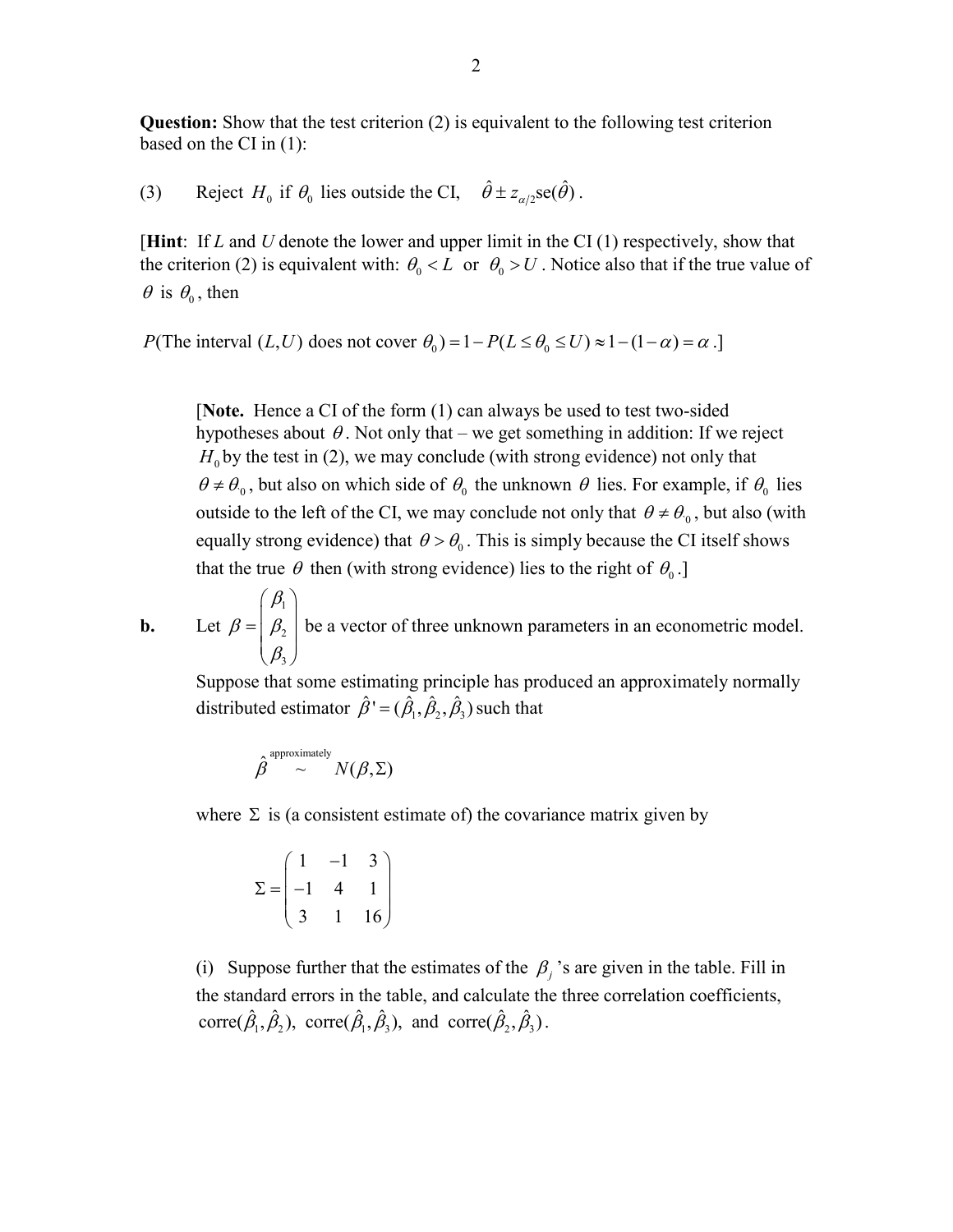**Table 1**

| Coefficient    |  |  |
|----------------|--|--|
| Estimate       |  |  |
| Standard error |  |  |

(ii) Calculate an approximate 95% CI for  $\beta_1$ , and perform a test (with level of significance 5%) of  $H_0$ :  $\beta_1 = 5$  versus  $H_1$ :  $\beta_1 \neq 5$ .

**c.** Introduce the parameters

$$
\theta_1 = \beta_1 - \beta_2
$$
  
\n
$$
\theta_2 = \beta_1 - \beta_3
$$
  
\n
$$
\theta_3 = \frac{\beta_2 + \beta_3}{2}
$$
  
\n
$$
\theta_4 = \beta_1 - \theta_3
$$

Produce a table as **Table 1** with estimates (based on  $\hat{\beta}$ ) and standard errors for the three parameters  $\theta_1, \theta_2$ , and,  $\theta_4$ .

**d.** Test the following three two-sided hypotheses (level 5%) by using CI's

(i)  $H_0: \beta_1 = \beta$ , vs  $H_1: \beta_1 \neq \beta$ , (i.e.,  $H_0: \theta_1 = 0$  vs  $H_1: \theta_1 \neq 0$ ) (ii)  $H_0: \beta_1 = \beta_3$  vs  $H_1: \beta_1 \neq \beta_3$ (iii)  $H_0: \beta_1 = \theta_3$  vs  $H_1: \beta_1 \neq \theta_3$ 

In each case where the test leads to rejection of  $H_0$ , state the direction of the alternative in the conclusion (for example, if the test of (i) leads to rejection, state one of " $\beta_1 < \beta_2$ " or " $\beta_1 > \beta_2$ " as your conclusion instead of just " $\beta_1 \neq \beta_2$ ").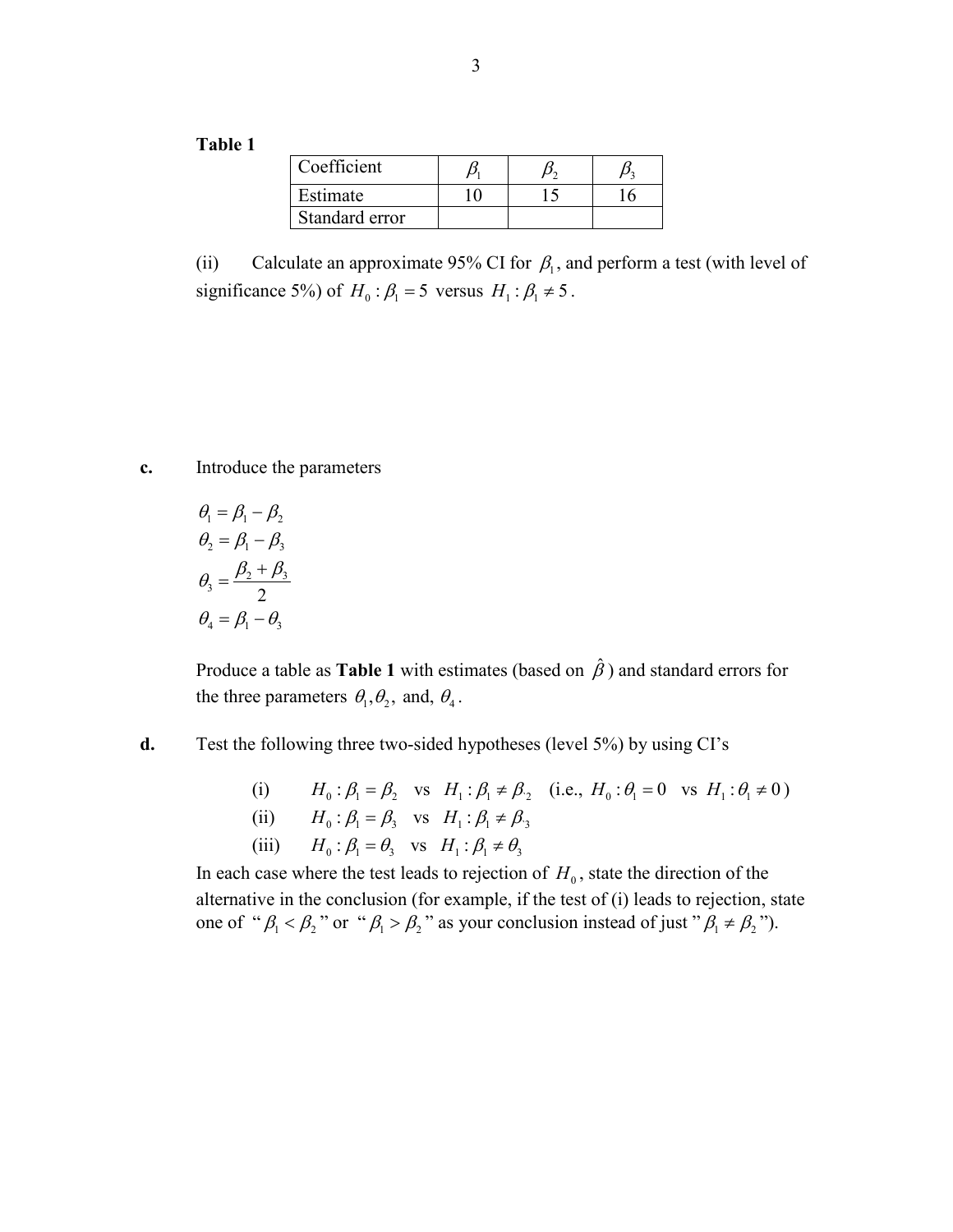#### **Exercise 6**

Let *X* be the number of traffic accidents occurring during *t* months in a region. Assume that *X* is poisson distributed with parameter  $\lambda t$  (i.e.,  $X \sim \text{pois}(\lambda t)$ ).

- **a.** Explain why the parameter  $\lambda$  can be interpreted as a theoretical incidence rate, i.e., the expected number of accidents per month.
- **b.** We cannot observe  $\lambda$  directly, but we can observe X instead. Show that the estimator  $\hat{\lambda} = X/t$ 
	- i) is unbiased for all t,
	- ii) is consistent as  $t \to \infty$  (use Chebyshev's inequality).
- **c.** Using the fact that *X* is approximately normally distributed when  $\lambda t$  is large  $( ≥ 10$  is usually considered sufficient), develop an approximate  $1-α$ confidence interval (CI) for λ based on *X*. [**Hint:** Show first, using Slutsky's lemma, that

$$
\sqrt{t} \frac{\hat{\lambda} - \lambda}{\sqrt{\hat{\lambda}}} \xrightarrow[t \to \infty]{D} Z \sim N(0, 1)
$$
  
Note also that  $\sqrt{t} \frac{\hat{\lambda} - \lambda}{\sqrt{\lambda}} = \frac{X - \lambda t}{\sqrt{\lambda t}}$ 

### **Exercise 7**

We are interested in the monthly incidence rate of traffic accidents in Norway. From Statistical Office Norway (SSB), we obtain the number of traffic accidents registered in the period  $2003 - 2005$ , as given in table 1,

|      | No. of traffic |
|------|----------------|
| Year | accidents      |
| 2003 | 8266           |
| 2004 | 8425           |
| 2005 | 8078           |
| Sum  | 24769          |

#### **Table 1**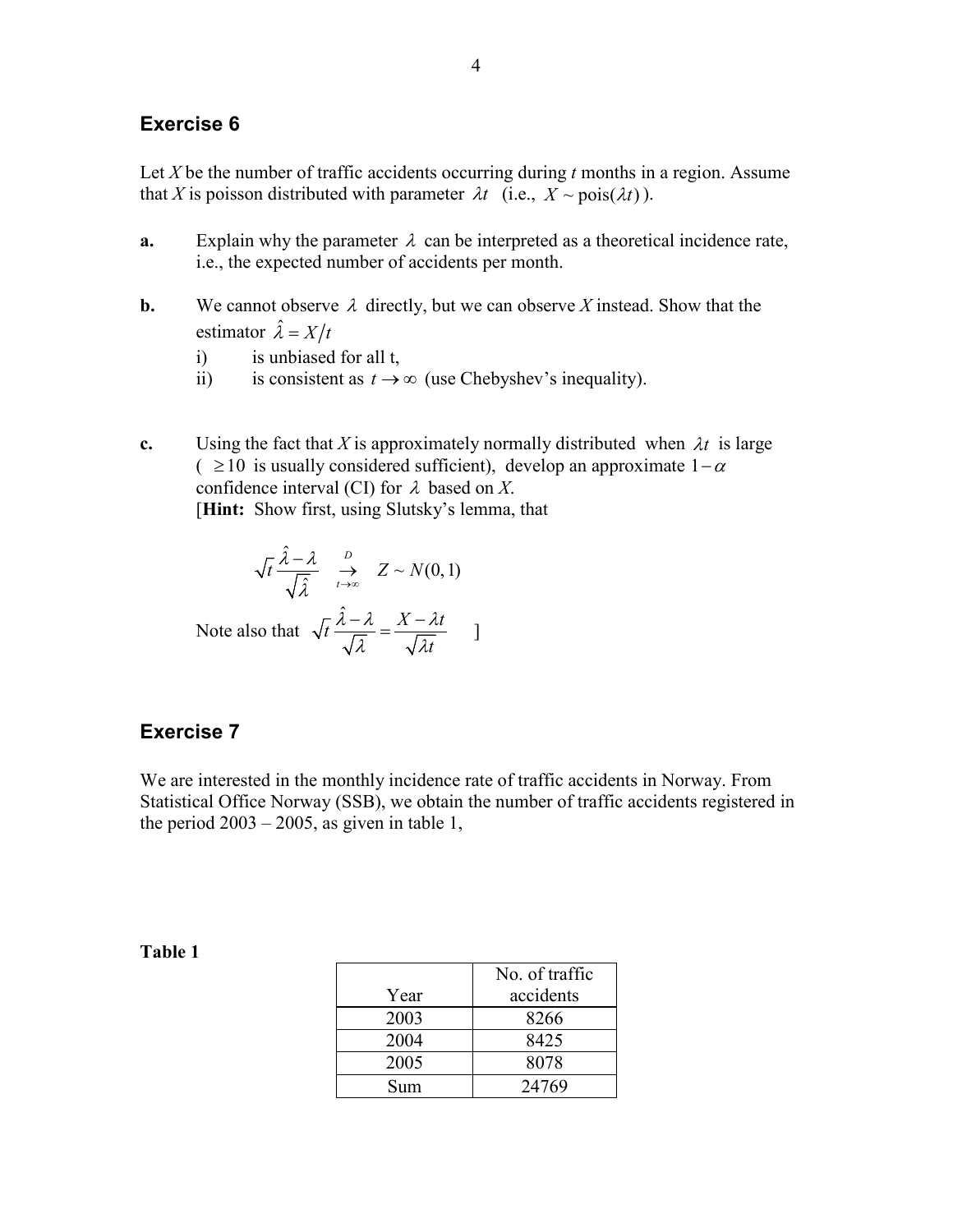We want a 95% CI for the monthly incidence rate based on these results. Let  $X_1, X_2, X_3$ denote the rv's behind the three observations in table 1. Our first approach is to calculate a "t-interval" for the incidence rate, called  $\lambda$ , based on the following model

**Model 1**  $X_1, X_2, X_3$  are *iid* with  $X_i \sim N(\mu, \sigma^2)$  where  $\mu = 12\lambda$ 

[**Hint:** When  $X_1, X_2, ..., X_n$  are *iid* with  $X_i \sim N(\mu, \sigma^2)$ , we remember from the basic statistic course that an (exact)  $1-\alpha$  CI for  $\mu$  (the so called "t-interval") is

$$
\overline{X} \pm t_{1-\alpha/2, n-1} \cdot \frac{S}{\sqrt{n}}
$$
, where  $\overline{X} = \frac{1}{n} \sum_{i=1}^{n} X_i$ ,  $S^2 = \frac{1}{n-1} \sum_{i=1}^{n} (X_i - \overline{X})^2$ , and

where  $t_{1-\alpha/2, n-1}$  is the  $1-\alpha/2$  percentile in the t-distribution with  $n-1$  degrees of freedom. ]

- **a.** Calculate the 95% CI for  $\mu$  based on model 1 and transform the interval to a corresponding CI for  $\lambda$ . Explain why the interval for  $\lambda$  must have the same degree of confidence as the one for  $\mu$ . Discuss briefly whether the assumptions in model 1 appear reasonable or not.
- **b.** An alternative approach is to assume that the total number of registered accidents in the period 2003 - 2005,  $X = X_1 + X_2 + X_3$ , is poisson distributed, i.e.,

**Model 2**  $X \sim \text{pois}(t\lambda)$  with  $t = 36$ 

Calculate an approximate 95% CI for  $\lambda$  based on model 2, and compare with the CI in **a**.

**c.** One reasonable criticism that can be raised against the model 2, is the apparently unrealistic assumption of *constant incidence rate* that underlies the poisson model, which, among other things, implies that all the months of the year have the same incidence rate,  $\lambda$ . For example, table 2, that gives the number of accidents for January and June, appears to support this criticism.

|      | Number of accidents |      |  |
|------|---------------------|------|--|
| Year | January             | June |  |
| 2003 | 576                 | 805  |  |
| 2004 | 616                 | R41  |  |
| 2005 | 588                 | 253  |  |

| anı<br>16 |  |
|-----------|--|
|-----------|--|